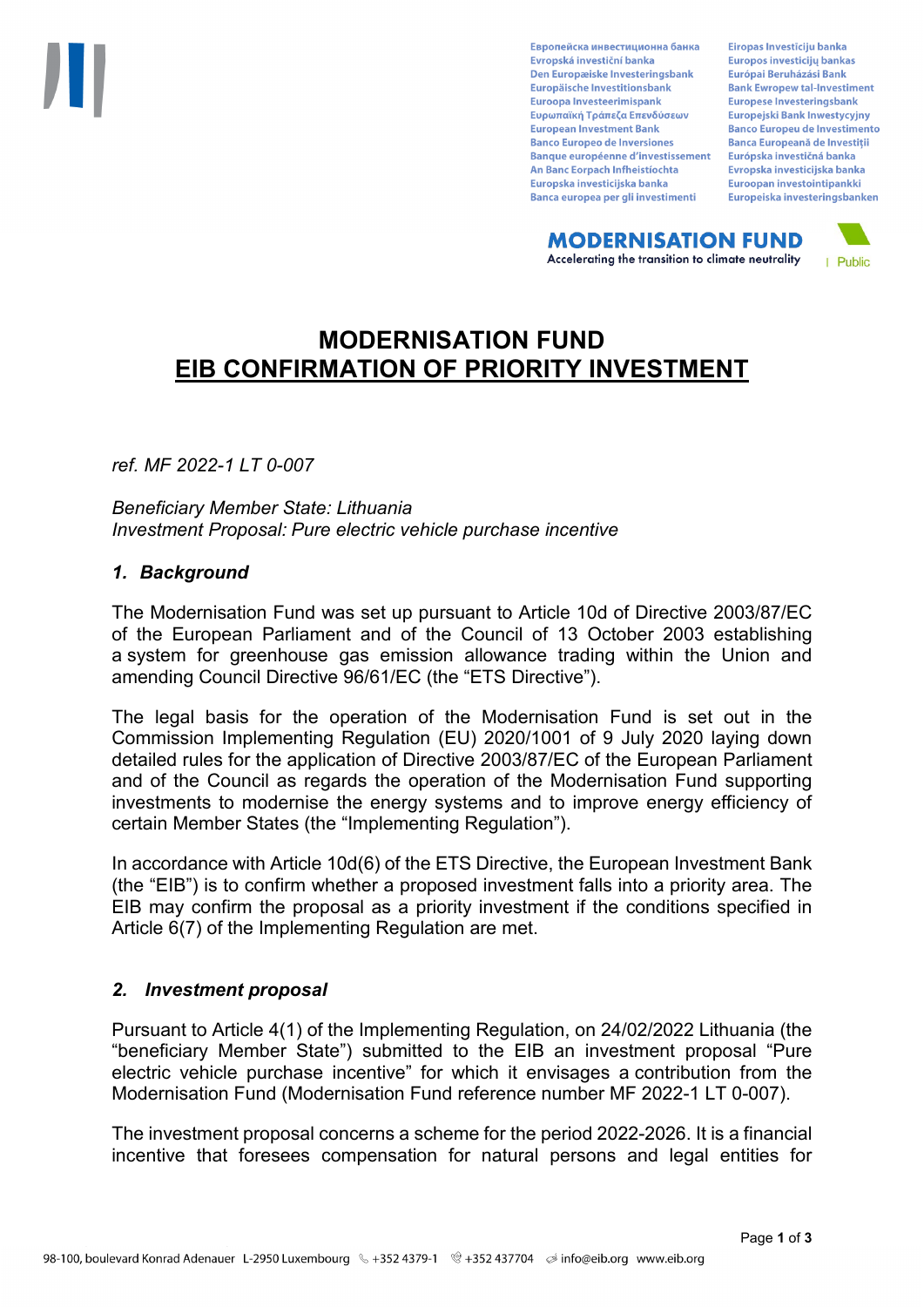

purchasing battery electric vehicles (BEV). The scheme foresees to support purchase of ca 14 250 BEV units.

The beneficiary Member State has requested funding of EUR 15 000 000 for a disbursement under the proposed scheme.

The beneficiary Member State has indicated an expected Modernisation Fund funding for the investment proposal of EUR 50 000 000.

Main objectives of the investment are to reduce the emission of greenhouse gases and energy efficiency in the most polluting transport sector in Lithuania – road transport.

The scope of the scheme is aligned with the objectives and measures of the National Energy and Climate Plan (NECP) for Lithuania aiming at promotion of the use of electric vehicles.

## *3. Compliance with the conditions for priority investment*

- a) The beneficiary Member State has demonstrated that the investment complies with the requirements laid down in Article 10d(1) of the ETS Directive as it supports improvement of energy efficiency in Lithuania and it is in line with the objectives and measures set out in its NECP.
- b) According to the information provided by the beneficiary Member State and pursuant to Article 10d(2) Directive 2003/87/EC, the investment is considered as a priority investment as it falls under the priority area "energy efficiency in transport".
- c) The beneficiary Member State has sufficient funds available for the requested disbursement according to the statement of the available funds referred to in Article 5(1) of the Implementing Regulation and after deduction of any amounts to be disbursed for investments already confirmed in accordance with Article 6(9) of the Implementing Regulation.
- d) The beneficiary Member State has provided evidence that the measures under the investment proposal:
	- a. concern aid granted under the *de minimis* rules in accordance with Commission Regulation (EU) No 1407/2013 of 18 December 2013 on the application of Article 107 and 108 of the Treaty on the Functioning of the European Union to *de minimis* aid; or
	- b. do not constitute State aid within the meaning of Article 107(1) of the Treaty on the Functioning of the European Union.
- e) The beneficiary Member State has confirmed in writing that the investment complies with any other applicable requirements of Union and national law.